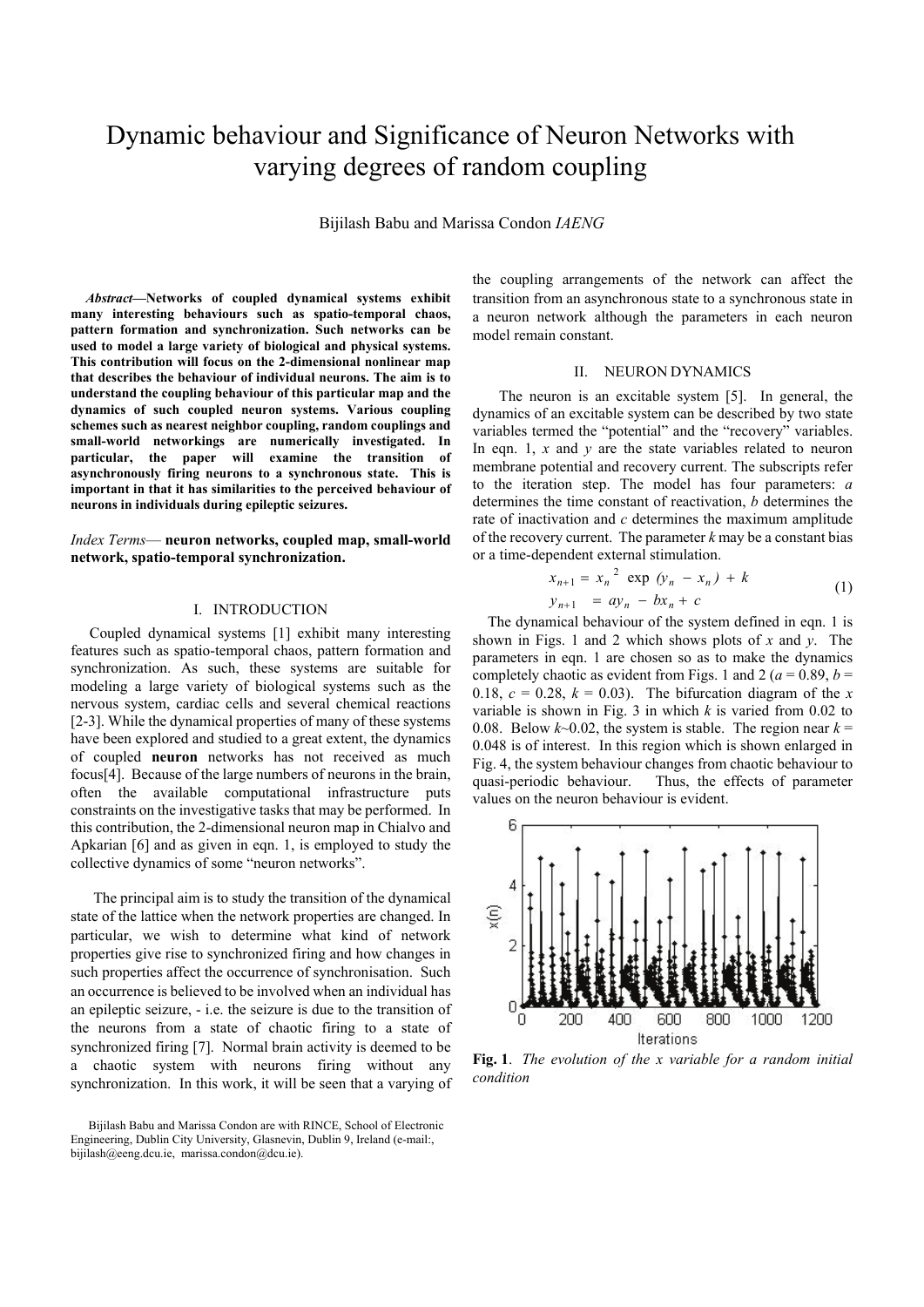

**Fig. 2** *The evolution of the y variable for an initial condition of zero.* 



**Fig. 3** *The bifurcation diagram of the x variable with k varying from 0.0 to 0.08.*



**Fig. 4.** *The bifurcation diagram enlarged between*  $k = 0.045$ *and 0.051.* 

#### III. COUPLED NEURON NETWORKS

 However, our main focus in this contribution is on *coupled* neuron networks. To study the collective dynamics of neuron connections, the Chialvo map in eqn. 1 is coupled to form a Coupled Map Lattice (CML) [9] as given in eqn. 2. Several different coupling schemes will be considered and for each, the lattice is a ring of size  $N - (i.e. N$  neurons are considered).  $\varepsilon$  is the coupling strength.

$$
x_{n+1} = f(x_n(i)) + \varepsilon/2 \{x_n(i+1) + x_n(i-1)\}
$$
 (2)

In particular, the focus will be on coupling schemes that closely resemble or match the actual neuronal connections in the brain. These particular systems exhibit spatio-temporal behavior when the *parameters* in eqn. 1 are varied [5]. However, in this contribution, the parameters in eqn. 1 are kept **constant**. What is varied is the coupling strength,  $\varepsilon$ , and the type of connections. It is the spatio-temporal pattern arising from the various coupling schemes that is our interest.

 The first coupling scheme that we consider is the nearest neighbor coupling scheme [9]. In this coupling scheme, the  $i_{th}$ cell is coupled with its immediate neighbours as in eqn. 2. The value of the coupling strength *ε* is varied and the critical bifurcation points are observed. The bifurcation diagram is shown in Fig. 5. The general form of this diagram is not very different in nature from the bifurcation diagram of a single map – Fig. 3. Thus for strict neighbour coupling, the dynamics are very similar to those of the uncoupled lattice.



**Fig. 5** *Bifurcation diagram of a lattice of size N with only nearest neighbor coupling* 

 The second coupling scheme considered is where every cell is coupled to its nearest neighbors as before but in addition, it is also coupled to one random cell which can be anywhere in the **lattice** 

$$
x_{n+1} = f(x_n(i)) + \varepsilon/3 \{x_n(i+1) + x_n(i-1) + x_n (random)\} \tag{3}
$$

The bifurcation diagram for the system defined by eqn. 3 is shown in Fig. 6. It clearly shows a spatio- temporal pattern resulting from the random coupling. These spatio-temporal patterns indicate that there is a variation in the dynamics of the lattice when there is coupling to a random cell and a variation in the coupling strength.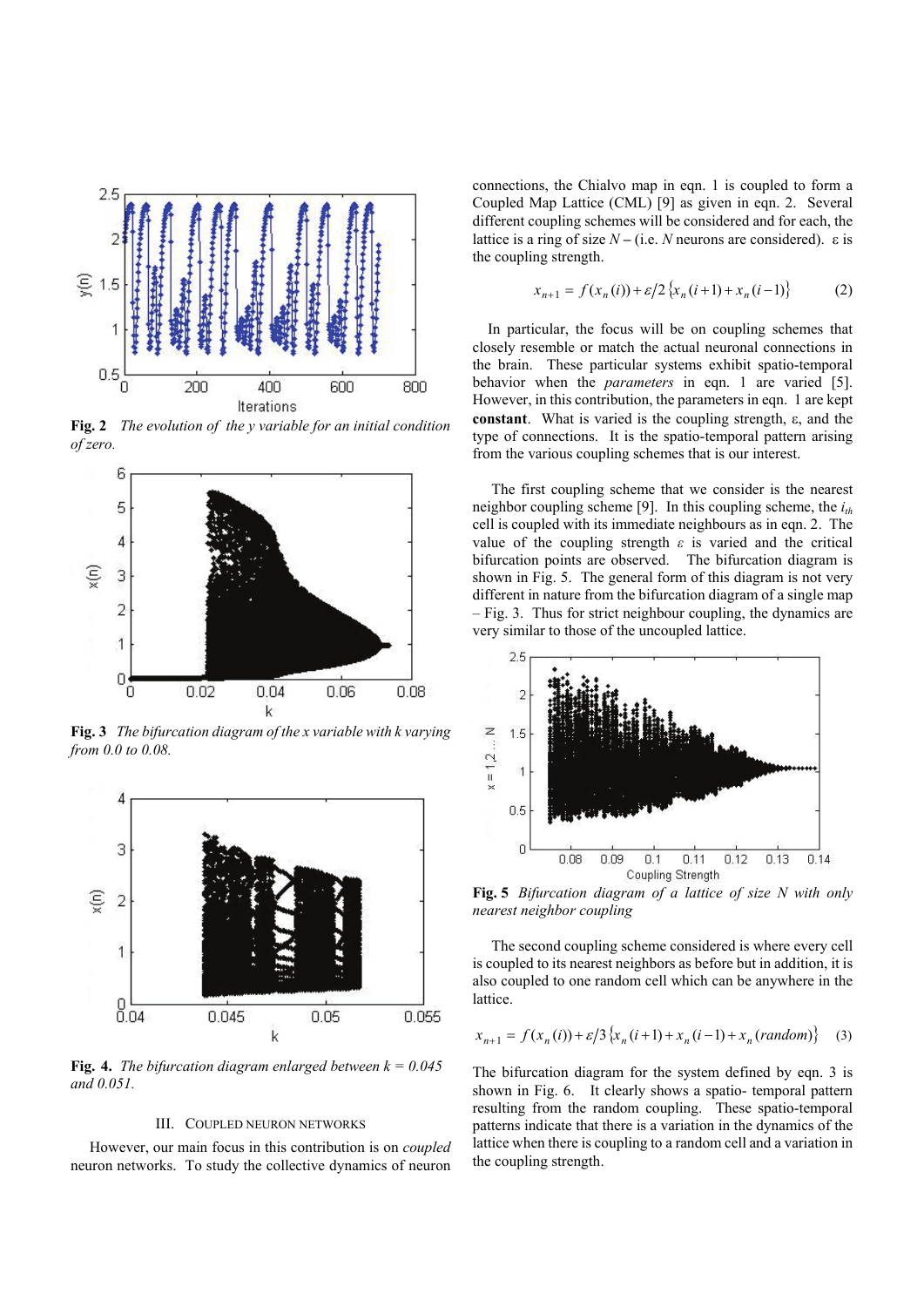

**Fig. 6** *Bifurcation diagram of a lattice of size N with nearest neighbor coupling and one random coupling.* 

The scheme defined by eqn. 3 can be extended to include coupling from a few more neighbours with the inclusion of one random connection.

$$
x_{n+1} = f(x_n(i)) +
$$
  
\n
$$
\varepsilon/(2n+1) \begin{cases} x_n(i-n) + x_n(i-n+1) + \\ \dots x_n(i+n-1) + x_n(i+n) + x_n(random) \end{cases}
$$
 (4)

 The scheme in eqn. 4 has *n* cells coupled on both sides plus one random coupling. Fig. 7 shows the bifurcation diagrams for *n* varying from 1 to 4 where the black colour shows  $n=1$ and the blue colour shows  $n = 4$ . It is evident that adding more couplings of neighbours has no effect on the bifurcation point of the lattice. Thus, the number of neighbour couplings does not have a major impact on the dynamics of a neuron system.



**Fig. 7** *Bifurcation diagram of a lattice with n couplings on*  both sides of the cell and one random coupling. Black color *shows n= 1 and blue shows n = 4.* 

 This leads onto the most important coupling scheme - the small-world coupling scheme<sup>[4]</sup>. In this scheme as in the previous scheme, each cell is coupled with *n* cells on both sides. However, in addition, a few of **these** connections may be rewired to random cells. This rewiring probability is denoted as *p*. This form of coupling is termed 'small-world' when *p* is small ~0.01. Fig. 8 shows a typical small-world network.



**Fig. 8** *Small-world network, Picture Courtesy: Nature 410, 268-276 (8 March 2001)* 

Small-world networking is seen in many biological networks and also in the neural network of the nematode worm *Caenorhabditis elegens* (C-elegens)[4]. However, as in [9], we shall consider the complete range of *p* from 0 to 1 and not just *p*~0.01. (W e shall use the term 'small-world' to describe the network arrangement whereby a connection is rewired with a probability of *p* regardless of the actual value of *p*.)

Eqn. 5 represents such a small-world network with *n* nearby couplings and where one of these connections may be rewired to a random cell with a probability *p.* 

$$
x_{n+1} = f(x_n(i)) +
$$
  
\n
$$
\varepsilon/(2n) \begin{cases} x_n(i-n+j) + ... + \\ ... x_n(i+n-l) + ... + \\ x_n (random\,\,rewining) \end{cases}
$$
 (5)

 As an example, *n* is set equal to 5. The lattice is tested for *p* values varying from 0.0 to 1. For this system,  $k = 0.03$ .  $\varepsilon_{cr}$  is the critical bifurcation point where the transition from the asynchronous to the synchronous state happens. In Fig. 9 the logarithm of the  $\varepsilon_{cr}$  is plotted against *p*. The plot shows that there is a linear relationship between the logarithm of the critical bifurcation point and *p,* where *p* is the probability that one of the nearby couplings will be rewired to a random cell. Thus as *p* increases, then the higher the value of  $\varepsilon_{cr}$  that the transition from asynchronous behaviour to synchronous behaviour occurs. Similar results were achieved with different lattice sizes (different values of *N*).